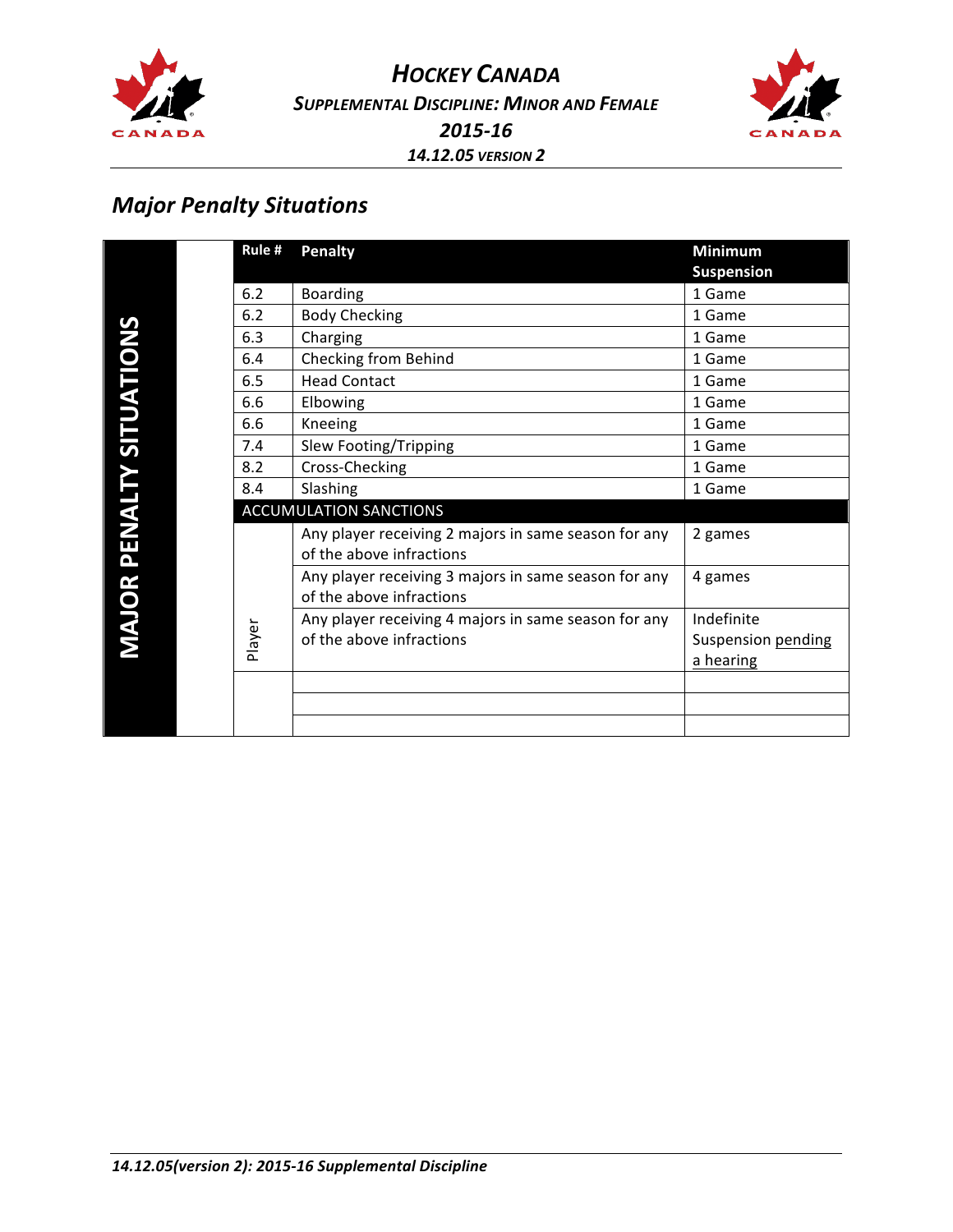



# *Match Penalty Situation*

|                          | Rule # | Penalty                                               | Minimum                   |
|--------------------------|--------|-------------------------------------------------------|---------------------------|
|                          |        |                                                       | Suspension                |
|                          | 6.1    | Attempt to Injure                                     | 3 Games                   |
|                          |        | <b>Butt-Ending</b>                                    |                           |
|                          |        | <b>Grabbing Face Mask</b>                             |                           |
|                          |        | <b>Hair Pulling</b>                                   |                           |
|                          |        | Kicking                                               |                           |
|                          |        | Kneeing                                               |                           |
|                          |        | Spearing                                              |                           |
|                          |        | Spitting                                              |                           |
|                          | 6.1    | Deliberate Injury                                     | Indefinite pending a      |
|                          |        |                                                       | hearing                   |
|                          | 6.2    | <b>Boarding</b>                                       | 3 Games                   |
|                          | 6.2    | <b>Body Checking</b>                                  | 3 Games                   |
|                          | 6.3    | Charging                                              | 3 Games                   |
| MATCH PENALTY SITUATIONS | 6.4    | Checking from Behind                                  | 4 Games                   |
|                          | 6.5    | <b>Head Contact</b>                                   | 4 Games                   |
|                          | 9.6    | Physical Abuse of Official                            | Indefinite pending a      |
|                          |        |                                                       | hearing                   |
|                          |        | <b>Accumulation Sanctions</b>                         |                           |
|                          |        | In addition to the minimum suspension, a player       | 4 Games                   |
|                          |        | accumulating 2 Match penalties under 6.1, 6.2, 6.3 in |                           |
|                          |        | same season for any of the above infractions          |                           |
|                          |        | In addition to the minimum suspension, a player       | 5 Games                   |
|                          |        | accumulating 2 Match penalties under 6.4, 6.5 in same |                           |
|                          |        | season for any of the above infractions               |                           |
|                          |        | Any player receiving 3 Match penalties for any of the | Indefinite                |
|                          | Player | above infractions                                     | <b>Suspension pending</b> |
|                          |        |                                                       | a hearing                 |
|                          |        |                                                       |                           |
|                          |        |                                                       |                           |
|                          |        |                                                       |                           |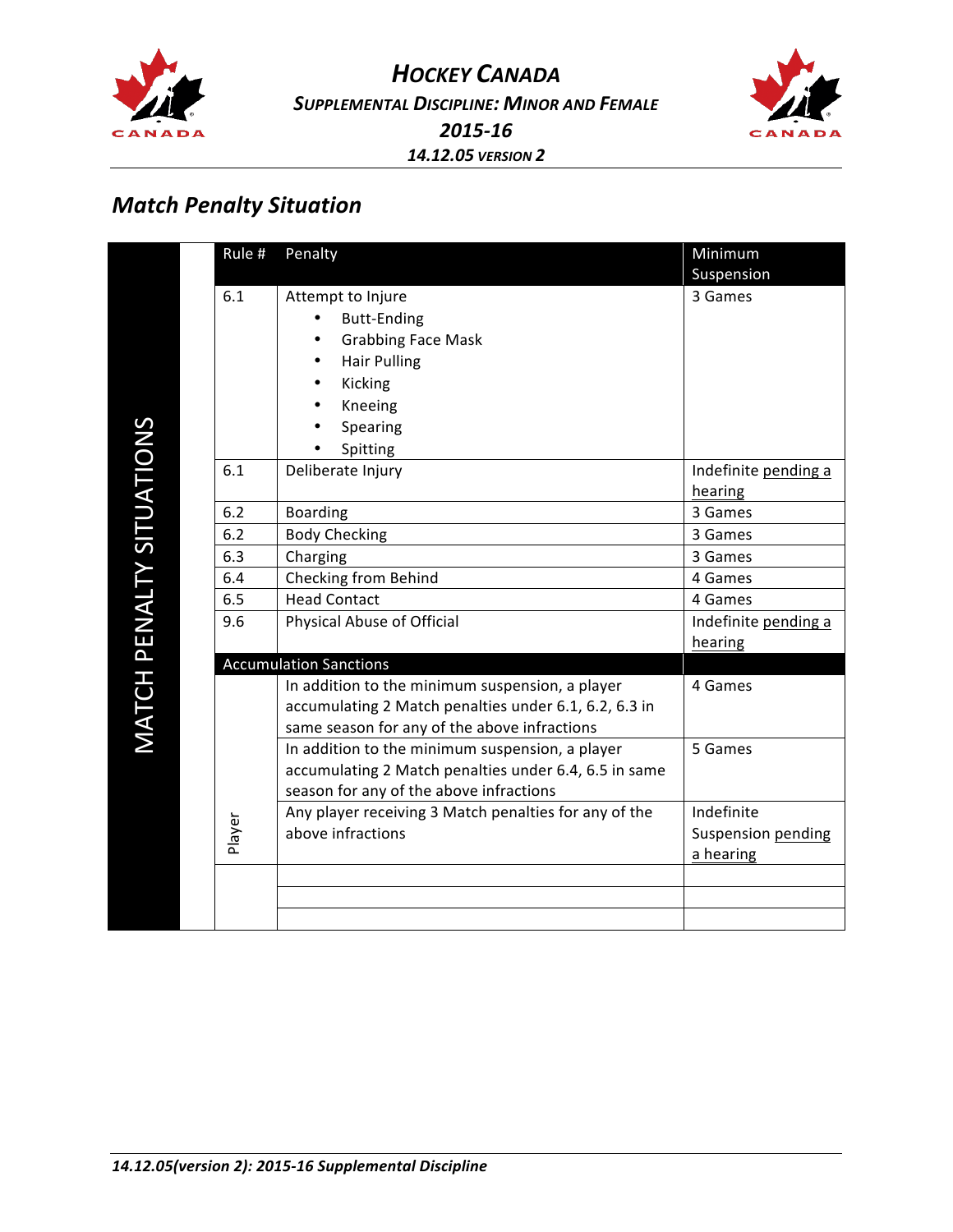



#### *Fighting Situations*

| Rule $#$ | Penalty                                      | Minimum                |                         |
|----------|----------------------------------------------|------------------------|-------------------------|
|          |                                              | Suspension             |                         |
| 6.7      | Fighting                                     |                        |                         |
|          | Fighting Major Penalty First Offence in the  | 1 Game                 |                         |
|          | season                                       |                        |                         |
|          | Fighting Major Penalty First Offence in the  | 2 Games                |                         |
|          | season last ten minutes                      |                        |                         |
|          | Third player in a fight                      | 2 Games                |                         |
|          | Any Player receiving a Fighting Major        | 2 Games                |                         |
|          | penalty, which is a result of a second or    |                        |                         |
|          | subsequent fight during the same             |                        |                         |
|          | stoppage of play.                            |                        |                         |
|          | Player identified as first to leave the      | 3 Games                |                         |
|          | players' bench during a fight or for the     |                        |                         |
|          | purpose of fighting.                         |                        |                         |
|          | Leaving the Penalty Box as above             | 4 Games                |                         |
|          | Coach of a team whose player is penalized    | 3 Games                |                         |
|          | under the above two points.                  |                        |                         |
|          | Coach whose player is not identified as      | 1 Game                 |                         |
|          | the first to leave the players' or penalty   |                        |                         |
|          | bench during an on-ice altercation.          |                        |                         |
|          | Instigator or Aggressor of a Fight           | <b>Game Misconduct</b> |                         |
|          | 1 <sup>st</sup> Offense                      | (GM)                   |                         |
|          | 2 <sup>nd</sup> Offense                      | GM plus 2 Games        |                         |
|          | 3 <sup>rd</sup> Offense                      | GM plus 3 Games        |                         |
|          | <b>Pre/Post Game Altercations</b>            |                        |                         |
|          | Any player involved where Majors and         | 2 Games                |                         |
|          | Game Misconducts are assessed.               |                        |                         |
|          | Coach of team whose players as so<br>٠       | Indefinite             |                         |
|          | penalized                                    | Suspension             |                         |
|          | Any team involved in a pre or post game      | Indefinite             |                         |
|          | brawl                                        | Suspension             |                         |
|          | <b>Accumulation Sanctions</b>                |                        | Last 10 Mins            |
|          | Fighting Major Penalty Second Offence in the | 2 Games                | 3 Games                 |
|          | season                                       |                        |                         |
|          | Fighting Major Penalty Third Offence in the  | 4 Games                | 5 Games                 |
|          | season                                       |                        |                         |
|          | Fighting Major Penalty Fourth Offence in the | Indefinite Suspension  | Indefinite              |
| Player   | season                                       | pending a hearing      | Suspension<br>pending a |
|          |                                              |                        | hearing                 |